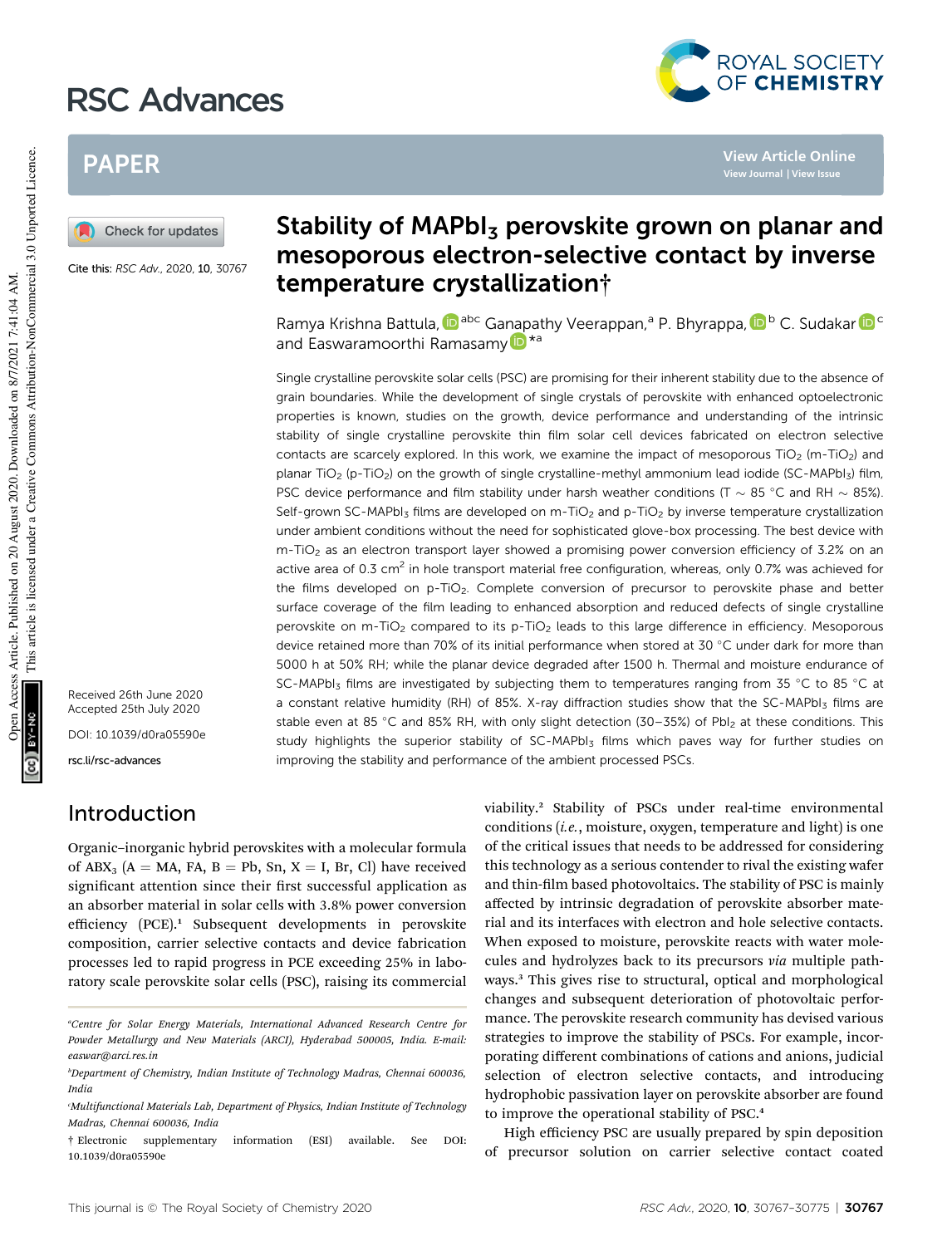transparent conductive oxide substrates followed by annealing at 100 C. Large number of grain boundaries in the resultant polycrystalline perovskite film act as active sites for moisture ingress into the grain.3,5,6 This is due to the amorphous and non-stoichiometric nature of the inter-granular layer that allows rapid diffusion of moisture into the perovskite film. The grain boundaries also act as recombination sites for charge carriers, resulting in lower diffusion lengths, shorter carrier lifetime, and fast ion migration leading to performance losses. Hence, minimizing the grain boundaries and increasing the grain size has emerged as a viable route to improve the stability and performance of PSC.<sup>7</sup>

Single-crystalline (SC) perovskite has potential to address most of the afore mentioned shortcomings due to the absence of grain boundaries.<sup>8-10</sup> Other benefits of SC perovskite include high electron diffusion lengths exceeding  $175 \mu m$  and trap densities at least 5 times lower than their polycrystalline counterparts.<sup>8</sup> Solution grown free-standing SC perovskites are successfully used for studying the fundamental properties. However, fabrication of working device is not straightforward due to difficulties in integrating SC perovskite into device architecture, a weak interface between the SC perovskite and carrier selective contacts, thickness of the crystal being higher than the diffusion length to name a few.<sup>11</sup> Hence, the development of SC perovskite on the desired substrate is of great importance to exploit the merits of SC perovskites in photovoltaics. Perovskite has a unique property of crystallizing from precursor solution at high temperature which is inverse of the conventional crystallization. These characteristics have led to the development of standalone perovskite single crystals and films by inverse temperature crystallization (ITC). This methodology in a confined space is the most feasible method due to its ease of processing, faster growth rate, flexibility in the choice of the substrates, and controllable film thickness.<sup>12</sup> Chen et. al.<sup>13</sup> have grown uniform SC perovskite films on a range of flat substrates including silicon wafer, polyethylene terephthalate, HOPG and ITO by ITC method. Zhao *et. al*. <sup>14</sup> have reported the growth of SC-MAPbI<sub>3</sub> film on FTO substrate by ITC method and obtained PCE of 8.7% on devices with an active area of 0.01  $\mathrm{cm}^2$ . The highest PCE for single crystalline PSCs of 21.09% was reported by Chen *et. al.*<sup>15</sup> using ITO/poly(triarylamine) (PTAA)/  $MAPbI<sub>3</sub>/C<sub>60</sub>/bathocuproine (BCP)/copper (Cu) architecture.$ 

The electron selective contact plays a critical role in the performance and stability of PSC, however, its exact effect on PCE is under debate for a long time. Abate and Gagliardi studied the influence of material and morphology of electron selective contact on the stability of polycrystalline PSC and evidently shown that mesoporous electron selective contact enables PSC more resilient to ion defect migration.<sup>16</sup> Despite reports of SC perovskites grown directly over the device grade substrates, not much emphasis has been laid on the influence of carrier selective contact on the growth, performance, and stability of the single crystalline perovskites.

In this work, methylammonium lead iodide (MAPbI<sub>3</sub>) perovskite single crystals are directly grown on planar and mesoporous TiO<sub>2</sub> electron selective contacts coated FTO glass substrate by ITC method. Structural analysis and device characteristics indicate enhanced crystalline feature and photovoltaic performance of MAPbI<sub>3</sub> grown on mesoporous TiO2. Accelerated aging tests carried out at elevated temperature and high humidity confirms the robustness of the perovskite films grown on electron selective contact by ITC.

## **Experimental**

### Materials

 $TiO<sub>2</sub>$  powders with a particle size of 20 nm were purchased from Dynamo. Other chemicals such as titaniumbis(acetylacetonate) di-isopropoxide  $(Ti(acac)<sub>2</sub>(OiPr)<sub>2</sub>)$  (75 wt.% in isopropanol), hydroiodic acid (HI, 57 wt% in  $H_2O$ ), hydrochloric acid (HCl, 37 wt.% in H<sub>2</sub>O), diethyl ether (DEE,  $\geq$ 99.0%), lead iodide, (PbI<sub>2</sub>, 99%), 2-propanol (IPA, ≥98%), *N,N*'-dimethylformamide (DMF, 99.8%) and 1-butanol (99.8%) were purchased from Sigma-Aldrich. Methylamine (40% in methanol) and  $\gamma$ -butyrolactone (GBL, ˃99%) were purchased from TCI Chemicals. All the chemicals purchased were used without any further purification or processing.

#### Planar and mesoporous  $TiO<sub>2</sub>$  carrier selective contacts

The FTO (sheet resistance of 8  $\Omega$  sq<sup>-1</sup>) glass substrates were patterned using zinc dust and 2 M HCl. The substrates are cut and cleaned for 10 minutes each time in an aqueous soap solution, DI water, acetone and IPA. The planar  $TiO<sub>2</sub>$  (p-TiO<sub>2</sub>) layer was deposited by spin coating 0.15 M and 0.3 M Ti(acac)<sub>2</sub>(OiPr)<sub>2</sub> in 1-butanol at 4000 rpm for 20 s to get  $\sim$ 80 nm film. The mesoporous (m-TiO<sub>2</sub>) layer is deposited on the p-TiO<sub>2</sub> layer by spin coating the  $TiO<sub>2</sub>$  paste diluted in ethanol at 3000 rpm for 30 s to get  $\sim$ 500 nm layer. The substrates are finally treated with 40 mM aqueous  $\text{TiCl}_4$  solution at 100 °C for 1 h and rinsed with DI water. The substrates are annealed at 500 °C for 30 min at 5 °C min<sup>-1</sup> ramping rate after each layer.

#### Synthesis of  $MAPbI<sub>3</sub>$  by ITC method

Methylammonium iodide (MAI) is synthesized, according to the process reported in the literature.<sup>17</sup> MAI and  $PbI<sub>2</sub>$  is dissolved in GBL to obtain 1.23 M solution. This solution is filtered using 450 nm pore size polytetrafluoroethylene (PTFE) membrane. Two TiO<sub>2</sub> electrodes are kept separated at a distance of 20  $\mu$ m by placing a spacer between the electrodes. This set up is clamped, vertically dipped into the solution and kept on a hotplate at 110  $\degree$ C as schematically shown in Fig. 1. Due to the thin, uniform gap, the solution moves upwards by capillary action. Further, the temperature gradient between the top and bottom end of the substrate aids in crystallization. After 18 h, (Fig.  $S1\dagger$ ), the substrates are removed from the solution, carefully separated, washed with DEE and annealed at 110  $^{\circ}$ C for 20 min. The entire fabrication is carried out in ambient conditions ( $\sim$ 35 °C and 50% RH, Hyderabad, India) eliminating the need for sophisticated glove-box processing. It has been observed that the MAPbI<sub>3</sub> films grown on p-TiO<sub>2</sub> are non-uniform and transparent. By contrast, the films grown on m-TiO<sub>2</sub> are denser with complete surface coverage of underneath  $TiO<sub>2</sub>$  layer, as shown in Fig. 1.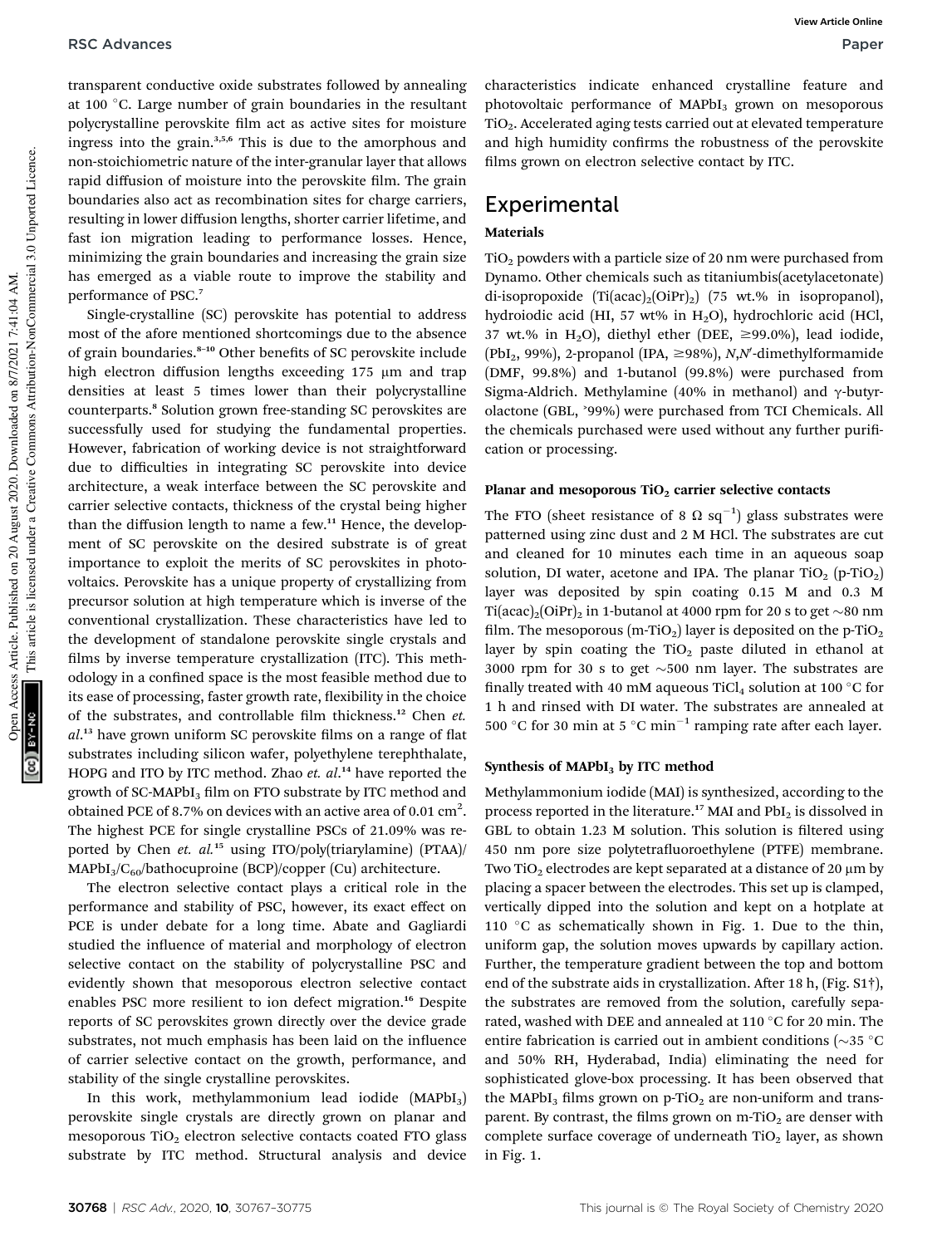

Fig. 1 Schematic diagram describes the growth of MAPbI<sub>3</sub> perovskite on planar (top) and mesoporous TiO<sub>2</sub> electron-selective contact coated FTO glass substrates (bottom) by ITC.

#### Characterization and stability studies

The surface morphology is examined using field emission scanning electron microscope (FE-SEM, ZEISS GeminiSEM 500). Transmission electron microscopy (TEM) studies are carried out using TecnaiG2 (FEI) machine operating at 200 kV acceleration voltage. XRD patterns are obtained by X-ray diffractometer (D8 Advance, Bruker). RMS roughness measurement is carried out using stylus profilometer (DektakXT, Bruker) with 50 nm stylus radius. The steady state photoluminescence (PL) studies were carried out using an FL-1039A/40A, Horiba Instruments spectrofluorometer. UV-vis absorption spectra of the  $MAPbI<sub>3</sub>$ thin-films were recorded on a Cary 5000 spectrophotometer. The current–voltage (*I*–*V*) characteristics are measured using Newport Oriel solar simulator equipped with a Xenon lamp and a Keithley source meter. The incident light intensity is calibrated to one Sun illumination using an NREL certified silicon photodiode. The moisture and temperature-controlled tests are carried out in an environmental chamber WK-3-180/70 Weiss

GmBH. In order to study their moisture and temperature endurance, the films were subjected to controlled temperature and humidity conditions in an environmental chamber for 6 h each at 35 °C, 60 °C and 85 °C at a constant RH of 85%. The temperature and RH test parameters were chosen according to the ISOS (International Summit on Organic photovoltaic Stability) D-3 damp heat test.

## Results and discussion

#### Growth of MAPbI<sub>3</sub> on planar and mesoporous  $TiO<sub>2</sub>$  electron selective contacts

Fig. 2 depicts the surface morphology of the  $TiO<sub>2</sub>$  and the MAPbI<sub>3</sub> films grown on both planar and mesoporous templates. Fig. 2(a) reveals the perfect coverage of the underneath FTO grains with the planar  $TiO<sub>2</sub>$  blocking layer. Fig. 2(b) shows the haphazard distribution of the single crystals of  $MAPbI<sub>3</sub>$  greater than 10  $\mu$ m size over the p-TiO<sub>2</sub> layer. It can be observed from



Fig. 2 FE-SEM images of (a) planar TiO<sub>2</sub> and (d) mesoporous TiO<sub>2</sub> coated FTO substrate (insets show the high magnification images). Low and high magnification FE-SEM images of MAPbI<sub>3</sub> coated on planar (b and c) and mesoporous TiO<sub>2</sub> templates (e and f).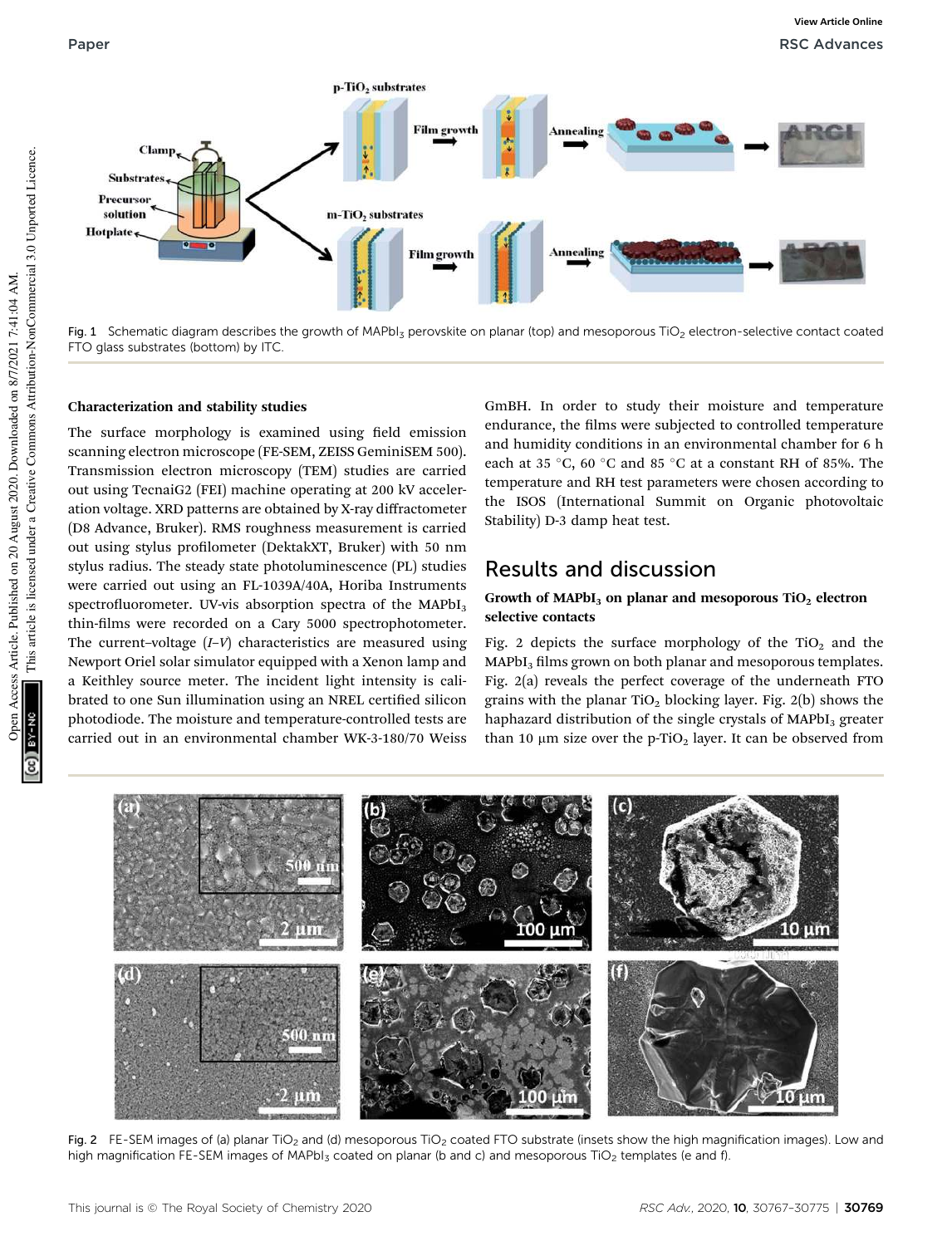

Fig. 3 (a and d) Cross-sectional FE-SEM images, (b and e) SAED patterns, and (c and f) X-ray diffraction pattern of MAPbI<sub>3</sub> perovskite on planar TiO<sub>2</sub> (a–c) and on mesoporous TiO<sub>2</sub> (d–f) electron selective contact.

the high magnification image shown in Fig.  $2(c)$  that the crystals are hexagonal in shape with tiny crystallites residing on them. These tiny crystallites are mainly originating due to the unconverted precursors.<sup>18</sup> The inference for this is also supported by the XRD patterns (Fig. 3(c)) as discussed in detail in the following paragraph. Fig. 2(d) shows the surface morphology of the m-TiO<sub>2</sub> film with spherical shaped mesoporous particles evenly distributed all over the  $p-TiO<sub>2</sub>$  film. The MAPbI<sub>3</sub> film grown on this substrate, shown in Fig. 2(e), also has similar morphological features as observed in Fig. 2(b) with crystals sparsely populated on the m-TiO<sub>2</sub> film but with each of these crystals grown with smoother surface (Fig. S2†) and larger size as clearly seen in Fig. 2(f). This is mainly due to the

complete conversion of the precursors owing to slow crystallization and coherent growth of large number of nucleation sites available on the m-TiO<sub>2</sub> surface compared to the fast crystallization resulting in incomplete conversion on the flat p-TiO<sub>2</sub>.<sup>19,20</sup>

Fig. 3(a) shows the cross-sectional image of the  $MAPbI<sub>3</sub>/p TiO<sub>2</sub>$ . The film is rough with unclear interface between the p- $TiO<sub>2</sub>$  and the MAPbI<sub>3</sub> film. The selected area electron diffraction (SAED) pattern is shown in Fig. 3(b) taken from a representative crystal (not shown) indicates the polycrystalline nature. The presence of unconverted precursors which is clearly discerned from the XRD pattern shown in Fig. 3(c) could result into polycrystalline nature. Fig. 3(d) shows the cross-sectional FE-SEM image of the MAPbI<sub>3</sub> film that clearly depicts a sharp



Fig. 4 (a) Device schematic and (b) current–voltage characteristics (forward scan) of HTM-free MAPbI<sub>3</sub> perovskite solar cells prepared on planar and mesoporous- $TiO<sub>2</sub>$  electron selective contacts.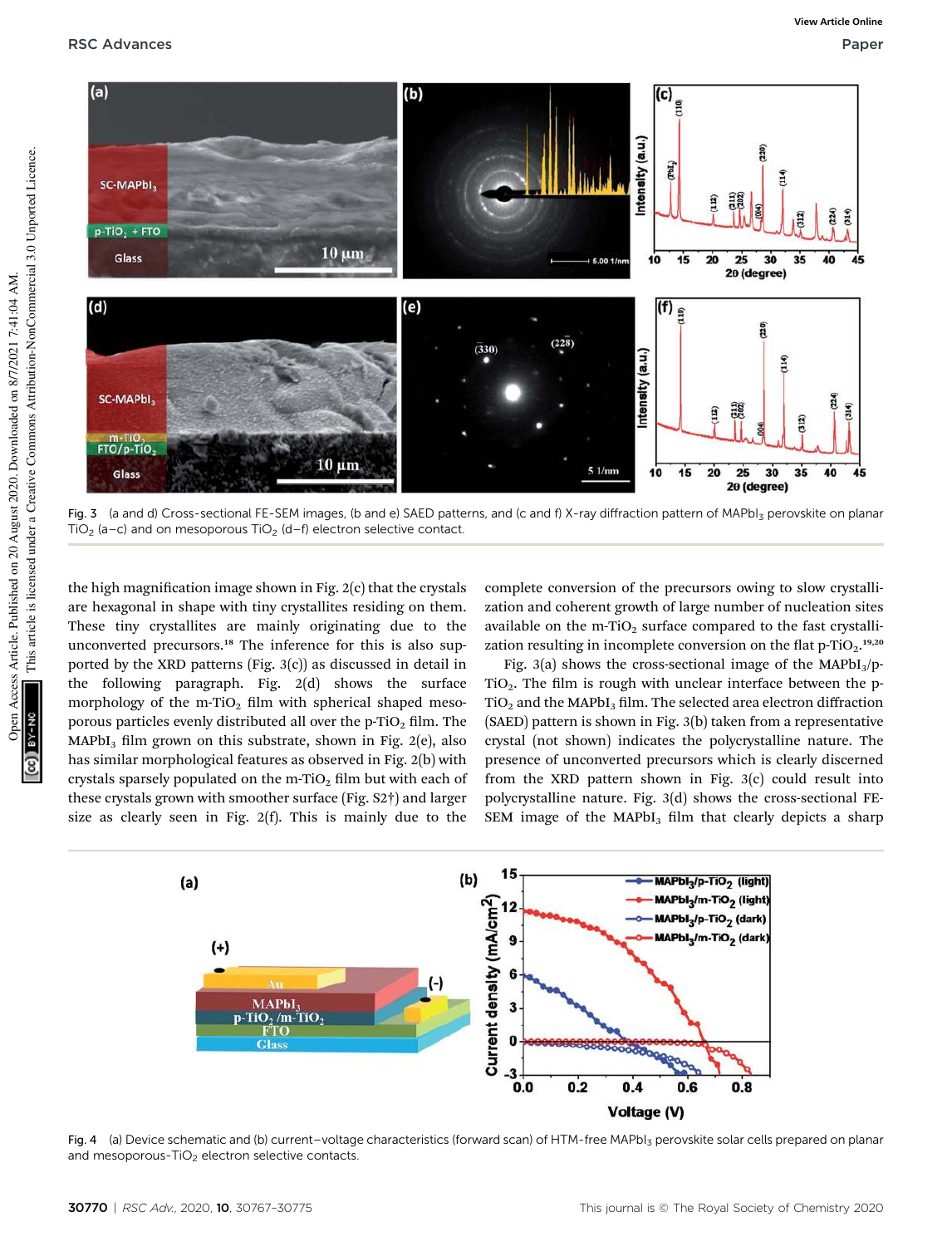

Fig. 5 Evolution of device parameters of HTM-free MAPbI<sub>3</sub> perovskite solar cells prepared on planar and mesoporous-TiO<sub>2</sub> electron selective contacts:(a) open-circuit voltage,  $V_{\text{OC}}$ , (b) short-circuit current density,  $J_{\text{SC}}$ , (c) fill factor, FF and (d) power conversion efficiency, PCE. Devices were aged under ambient conditions (50% RH, 30 °C) and photovoltaic performances are carried out at regular interval under one Sun conditions.

interface between the MAPbI<sub>3</sub> film and the m-TiO<sub>2</sub> surface. The interface quality is very crucial in deciding the charge transfer properties and proper functioning of the device. SAED pattern acquired from the single crystals grown on  $m$ -TiO<sub>2</sub> show spot pattern. Fig. 3(e) shows one such ED pattern with zone axis of [221]. Using simulated ED pattern the single crystal pattern is generated which matches with the proposed zone axis (Fig. S3†). Thus, ITC process on m-TiO<sub>2</sub> leads to the growth of single crystals populated on the film. The XRD pattern of these films reveal tetragonal phase is in agreement with the previously reported literature as depicted in Fig.  $3(f)$ .<sup>14</sup> The sharp cleavage of the (004) and (220) planes indicates the high crystallinity and tetragonal phase of the films.<sup>21</sup> The relative intensities in both

films further suggest that the single crystals grown on  $TiO<sub>2</sub>$  have wide distribution in orientation w.r.t. the direction perpendicular to the substrate surface.

#### Photovoltaic performance

The device configuration employed to evaluate the photovoltaic performance of  $SC-MAPbI<sub>3</sub>$  perovskite based solar cell is schematically shown in Fig. 4(a). Solution deposition of hole transporting material (HTM) usually weakens perovskite–substrate interface and therefore HTM-free configuration is adopted in the present study. Device fabrication was completed by thermal evaporation of 80 nm thick Au cathode on SC-MAPbI<sub>3</sub>. Fig.  $4(b)$ 

|  | Table 1 Photovoltaic performance of HTM-free MAPbl <sub>3</sub> PSC prepared on planar and mesoporous TiO <sub>2</sub> electron selective contacts |  |  |  |  |
|--|----------------------------------------------------------------------------------------------------------------------------------------------------|--|--|--|--|
|--|----------------------------------------------------------------------------------------------------------------------------------------------------|--|--|--|--|

| Device ID         | Duration<br>(h) | $V_{\rm OC}$ (V)  | $J_{\rm SC}$ (mA.cm <sup>-2</sup> ) | FF   | PCE $(\% )$       | Retention in<br>PCE(%) |
|-------------------|-----------------|-------------------|-------------------------------------|------|-------------------|------------------------|
|                   |                 |                   |                                     |      |                   |                        |
| $MAPbI_3/p-TiO_2$ | $\bf{0}$        | 0.38              | 5.96                                | 0.29 | 0.7               | 100                    |
|                   | 1500            | 0.30              | 3.43                                | 0.24 | 0.2               | $\sim$ 30              |
|                   | 5000            | $\hspace{0.05cm}$ | $\hspace{0.1mm}-\hspace{0.1mm}$     |      | $\hspace{0.05cm}$ | $\bf{0}$               |
| $MAPbI_3/m-TiO_2$ | $\mathbf{0}$    | 0.66              | 11.72                               | 0.41 | 3.2               | 100                    |
|                   | 1500            | 0.67              | 9.35                                | 0.43 | 2.6               | $\sim\!\!80$           |
|                   | 5000            | 0.63              | 8.47                                | 0.43 | 2.2               | $\sim$ 70              |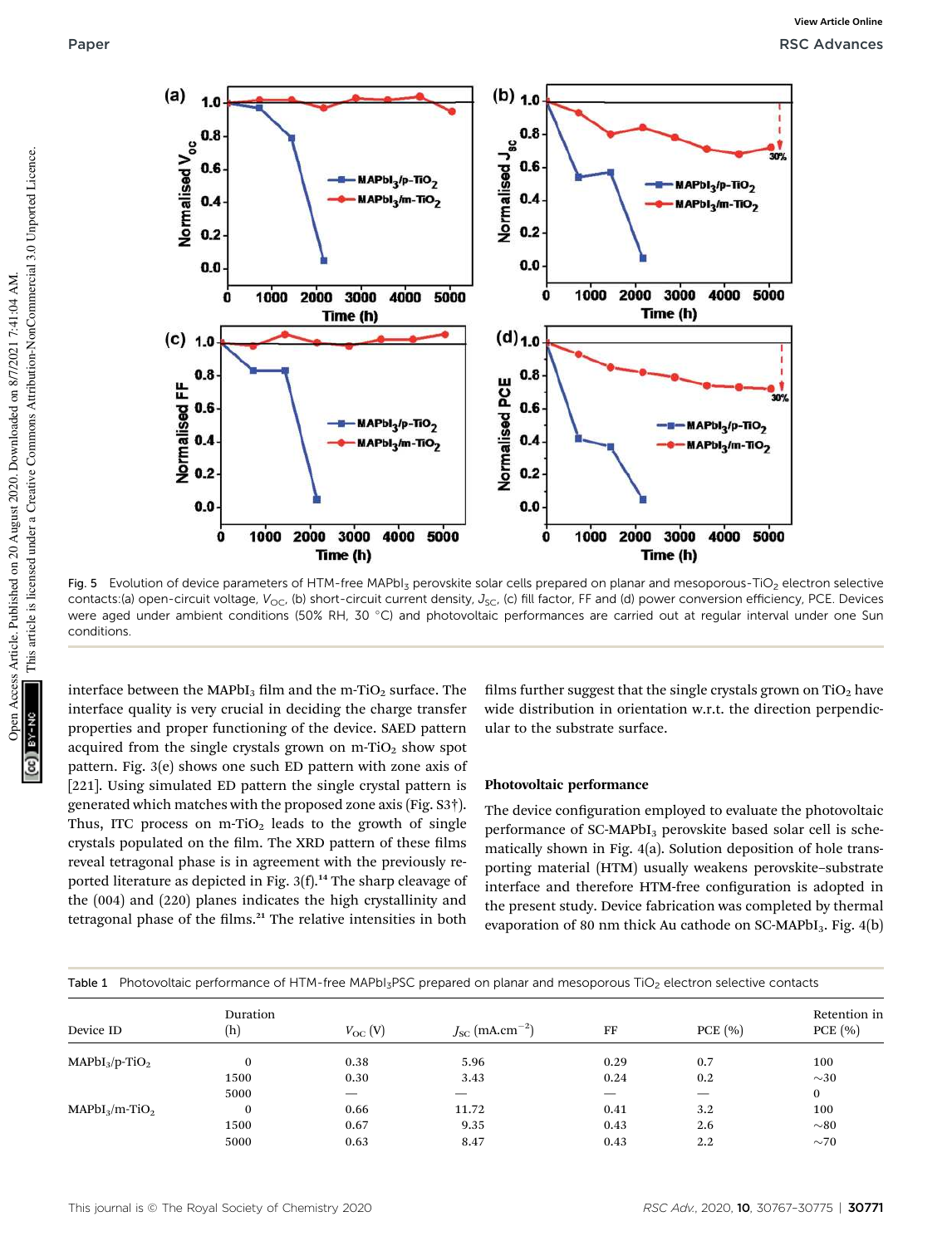**View Article Online**

compares the dark and illuminated current–voltage characteristics of PSCs. The MAPbI<sub>3</sub> perovskite prepared on planar-TiO<sub>2</sub> (labeled as  $MAPbI_3/p-TiO_2$ ) shows a fill factor (FF) of only 0.29 indicating poor quality of diode characteristics. The opencircuit voltage  $(V_{OC})$  of 380 mV and short-circuit current density  $(J_{\text{SC}})$  of 5.96 mA cm<sup>-2</sup>are also significantly lower than the values reported in the literature. Uncovered area in  $MAPbI<sub>3</sub>/$  $p-TiO<sub>2</sub>$  electrode might have led to shunting of Au cathode and adversely affecting the junction quality. SC-MAPbI<sub>3</sub> prepared on a mesoporous-TiO<sub>2</sub> (labeled as MAPbI<sub>3</sub>/m-TiO<sub>2</sub>) has high  $V_{OC}$ (660 mV) and  $J_{\rm SC}$  (11.72 mA cm<sup>-2</sup>) leading to a power conversion efficiency of 3.2%. The improved FF (0.41) is attributed to the presence of m- $TiO<sub>2</sub>$  layer which prevents the direct contact between the FTO substrate and Au cathode and improved junction quality. The superior  $J_{SC}$  agrees with enhanced surface coverage and optical absorption of  $MAPbI_3/m-TiO_2$  as shown in Fig. 2(e) and S4,† respectively.

Fig. 5 shows the evolution of device parameters of HTM-free  $MAPbI<sub>3</sub>$  perovskite solar cells prepared on planar and mesoporous-TiO<sub>2</sub> electron selective contacts when aged at 30  $^{\circ}$ C and 50% RH. Table 1 quantifies the photovoltaic parameters of the fresh and aged devices. The planar device retained only 35% of its PCE when aged for 1500 h. This decrease in efficiency is due to the decreased absorbance and morphological transformation that happens over time (refer Fig. S4 and S5(a) in ESI†), respectively. The mesoporous device retained more than 70% of its PCE even after 5000 h of aging, which is the highest reported stability amongst SC-MAPbI<sub>3</sub> solar cells to the best of our knowledge.22,23 Further trapping of charges will be minimized due to this micro-structural improvement. Negligible changes could be observed in  $V_{\text{OC}}$  and FF of the mesoporous devices as shown in Fig. 5(a) and (c). However, gradual drop over time in  $J_{\rm SC}$  as shown in Fig. 5(b) led to the drop in PCE. This can only be attributed to the drop-in absorbance of the film as shown in Fig. S4† which eventually affects carrier generation resulting in low current density. It is worthwhile to mention here that similar aging tests carried out on  $MAPbI<sub>3</sub>$  film on both planar and mesoporous templates did not show any notable structural changes as observed from X-ray diffraction (Fig. S6†). However,  $MAPbI<sub>3</sub>$  film grown on mesoporous TiO<sub>2</sub> exhibits higher PL intensity (Fig.  $57\dagger$ ) than that of MAPbI<sub>3</sub> grown on planar TiO<sub>2</sub>. Based on the relevant literatures $23-25$  and considering similar perovskite precursor and experimental conditions, the enhanced PL intensity is plausibly attributed to reduced trap densities.

#### Stability under accelerated aging condition

Even after 5000 h of aging at 30 °C and 50% RH, the MAPbI<sub>3</sub>/m- $TiO<sub>2</sub>$  did not show any trace of PbI<sub>2</sub> or significant morphological breakdown as recorded by the XRD pattern and FE-SEM images (refer Fig. S6(b) and S5(b) in ESI†). Only indication of degradation was inferred from a slight drop in absorbance observed as shown in Fig. S4.† This inbuilt tolerance of MAPbI<sub>3</sub>/m-TiO<sub>2</sub> film after 5000 h in mild conditions has motivated us to study its behavior under extreme stressing conditions, *i.e.* exposing the films at higher temperature and relative humidity

conditions. For this purpose, the films were subjected to 3 different temperatures of 35 °C, 60 °C and 85 °C at a constant RH of 85% for 6 h each under ambient air flow. For comparison, the behavior of  $MAPbI_3/p-TiO_2$  was also recorded under similar conditions.

The surface morphology and optical characterization by FE-SEM and UV-Vis spectrophotometer were carried out on the films subjected to the extreme stressing conditions and their corresponding results are summarized in Fig. 6(a–h), (i and j), respectively. The fresh MAPbI<sub>3</sub>/p-TiO<sub>2</sub> shown in Fig.  $6(a)$  is made up of tiny crystallites on its surface in contrary to the smooth morphology of its mesoporous counterpart (Fig. 6(e)). From Fig. 6(a–h) it can be clearly seen that the crystal morphology is deteriorating under increased exposure to stressing conditions in both planar and mesoporous cases. This could be because of the inclination of the perovskite crystal edges to form hydrogen bonding between the incoming water molecules and the perovskite lattice resulting in morphological changes.<sup>26</sup> Also, the intercalation of moisture into the perovskite structure is only the first stage of degradation before it converts into the intermediate hydrate or dihydrate forms of  $MAPbI<sub>3</sub>$ . The formation of these intermediate stages could not be identified structurally up to the aging temperatures of 60 $\degree$ C, however, this has resulted in a loss in absorbance as seen in Fig. 6(i and j).<sup>27</sup> At 85 °C, the morphology of the MAPbI<sub>3</sub> in both the cases has completely collapsed to a rod-like structure as shown in Fig. 6(d and h). This indicates that degradation leading to  $PbI<sub>2</sub>$  under these extreme stressing conditions gets initiated noticeably. XRD pattern obtained at different aging temperatures detailed in the following paragraph also supports these facts (Fig.  $7(b)$ ).<sup>28</sup>

The lower absorbance of the fresh film in Fig.  $6(i)$  can be attributed to the transparent film quality as can be seen in its photographic image shown in Fig. 1. However, freshly grown SC-MAP $bI_3/m$ -TiO<sub>2</sub> showed better absorbance compared to the  $MAPbI<sub>3</sub>/p-TiO<sub>2</sub>$  films in the 500 to 750 nm range, as shown in Fig. 6(j). The superior absorbance is due to the large number of nucleation sites available for slow crystallization and dense crystal growth on the mesoporous substrate compared to the planar substrate.

To check for the presence of  $PbI_2$ , which is the most commonly identified product on degradation of MAPbI<sub>3</sub>, XRD characterization was done on the fresh and aged films, and its corresponding patterns are given in Fig. 7. In Fig. 7(a), freshly grown MAPbI<sub>3</sub>/p-TiO<sub>2</sub> film showed a small peak of unconverted  $PbI<sub>2</sub>$  at 12.6° corresponding to (001) plane<sup>21</sup> apart from the  $MAPbI<sub>3</sub>$  peaks indicating that the fresh film itself did not crystallize homogeneously. In Fig. 7(b), the MAPbI<sub>3</sub>/m-TiO<sub>2</sub> fresh films showed intense peak at 14.1°, which is the characteristic reflection from (110) plane of  $MAPbI<sub>3</sub><sup>29-31</sup>$  No trace of  $PbI<sub>2</sub>$  is found indicating full conversion of the reactants. As the films are exposed to the stressing environment, *i.e.*, upon increasing the temperature to 35  $\degree$ C and 60  $\degree$ C at constant RH of 85%, the films in both cases showed minimal traces of degradation with only diminishing peak intensities of the perovskite phase. The early stage of degradation in perovskite phases which is mostly undetectable in XRD can be discerned from the absorbance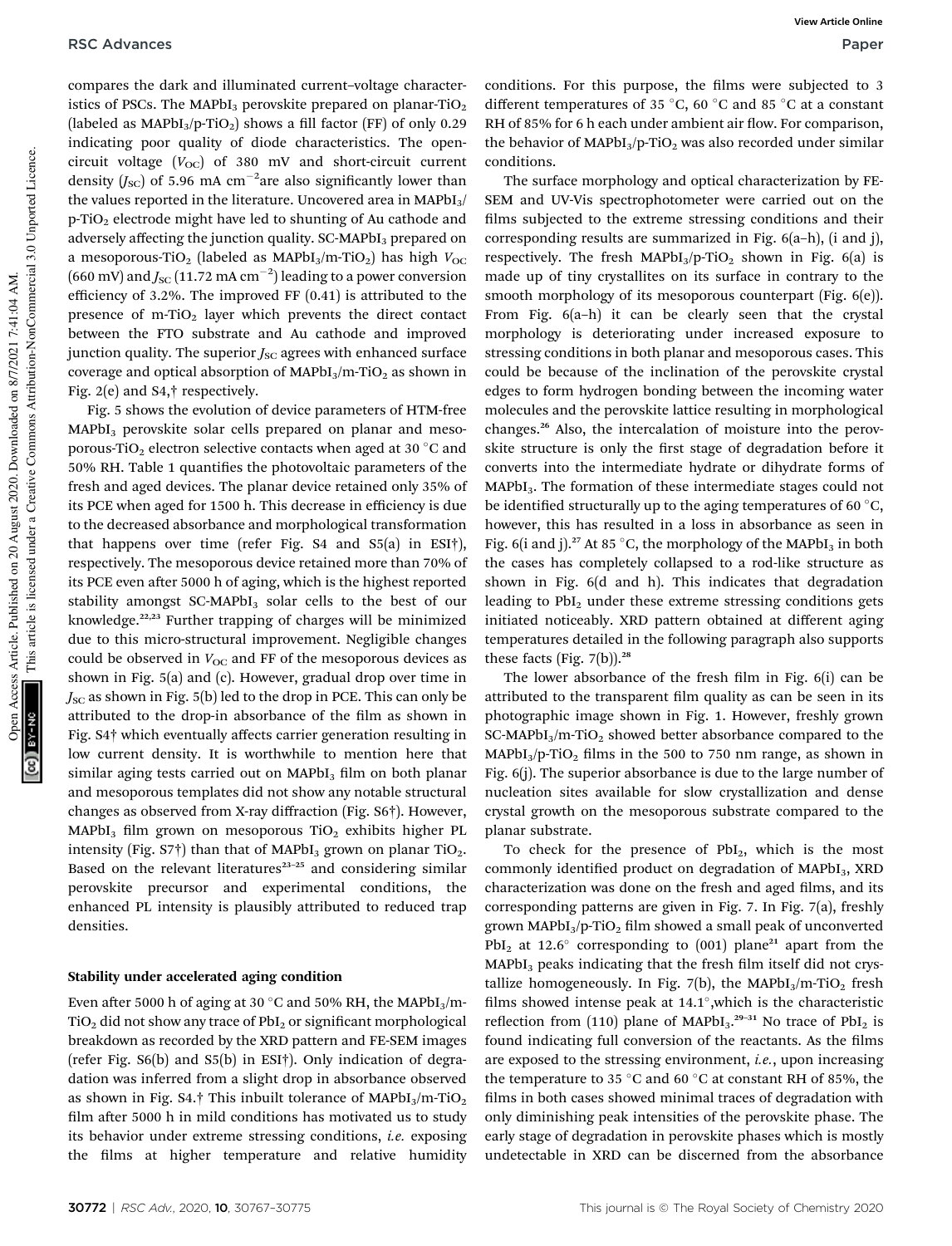

Fig. 6 FESEM images of (a and e) fresh films (as prepared in ambient conditions of 30 °C, 50% RH) and films aged by exposing to (b and f) 35 °C, (c and g) 60 °C and (d and h) 85 °C of MAPbI<sub>3</sub>/p-TiO<sub>2</sub> (a–d) and MAPbI<sub>3</sub>/m-TiO<sub>2</sub> (e–f), respectively. Optical absorption of the fresh and aged films of (i)  $MAPbI_3/p-TiO_2$  and (j)  $MAPbI_3/m-TiO_2$ .

spectra and surface morphological changes observed from the SEM images as depicted in Fig. 6. At extreme conditions of exposures, *i.e.* temperature kept at 85 °C and humidity maintained at 85% RH, a small XRD peak of  $PbI<sub>2</sub>$  begins to show up

in the films fabricated on both planar and mesoporous  $TiO<sub>2</sub>$ . These studies thus clearly bring out the quality of films and their endurance on the extreme temperature and humidity.



Fig. 7 XRD pattern of (a) MAPbI<sub>3</sub>/p-TiO<sub>2</sub> and (b) MAPbI<sub>3</sub>/m-TiO<sub>2</sub> treated at constant RH of 85% at 35 °C, 60 °C and 85 °C for 6 h each. \* – PbI<sub>2</sub>, # – FTO.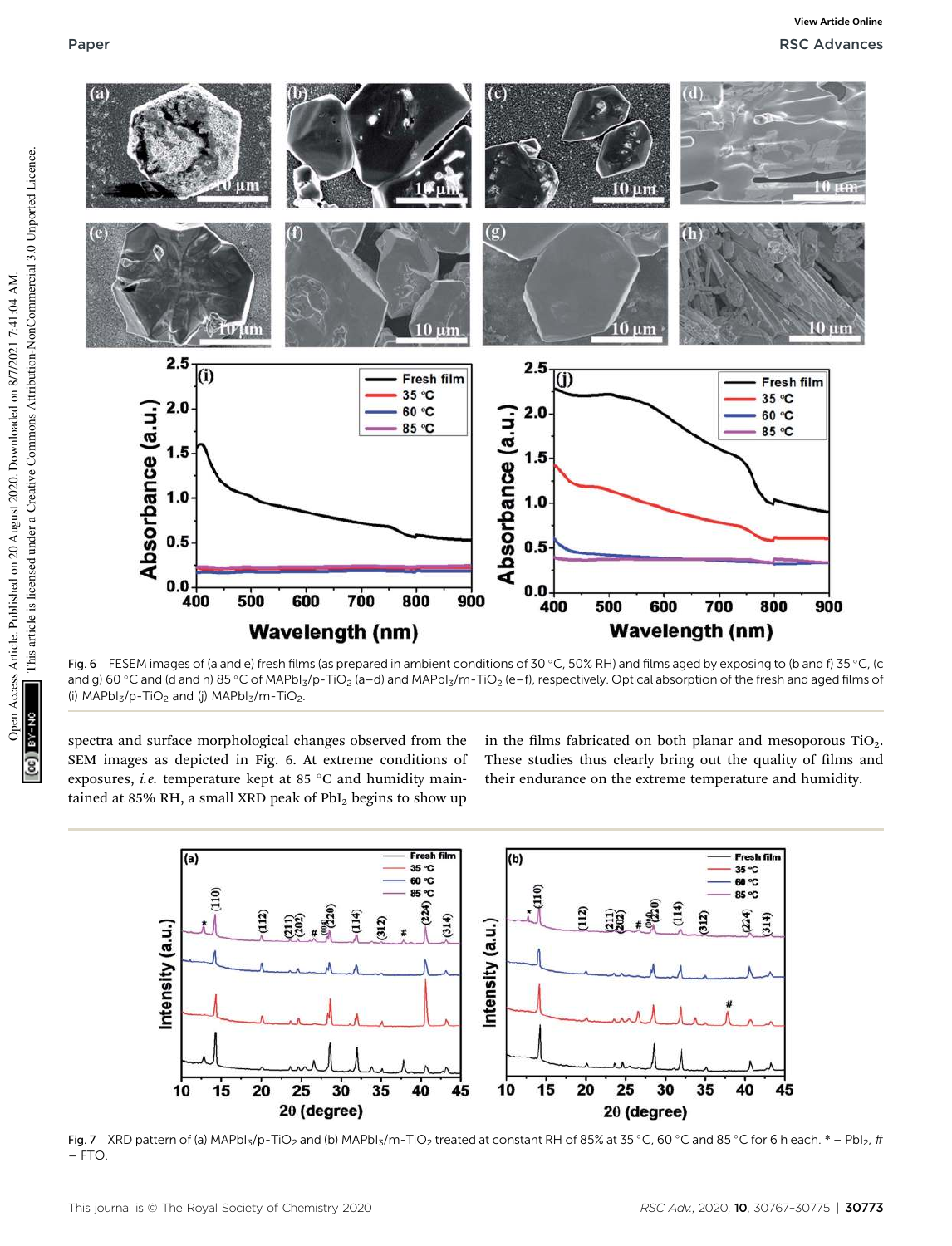# Conclusions

In summary, single crystalline perovskite films are successfully grown on planar and mesoporous  $TiO<sub>2</sub>$  substrates. Uniform and dense films grew on the mesoporous  $TiO<sub>2</sub>$  substrates compared to the planar  $TiO<sub>2</sub>$  electrodes due to the better interfacial area available for nucleation. The influence of the underneath  $TiO<sub>2</sub>$ layer on the device performance and stability is found to be very crucial. The SC-MAPbI<sub>3</sub> film developed on m-TiO<sub>2</sub> without a hole transporting material exhibited a promising efficiency of 3.2% on an active area of 0.3  $\text{cm}^2$ , whereas a PCE of 0.7% is obtained for the planar device. Moreover, the mesoporous devices are found to be more stable than the planar devices, with 70% retention of their initial PCEs for more than 5000 h. This can be owed to the resilience of the mesoporous architecture towards performance losses arising from ion vacancy migration compared to the planar architecture. As there is no considerable degradation in the films in ambient conditions even after 5000 h of exposure, the effect of extreme temperature and humidity on SC-MAPbI<sub>3</sub> absorber material to degradation is investigated with respect to planar and mesoporous structure. It was observed that the films are stable even at 85  $^{\circ}$ C and 85% RH with only a slight detection of  $PbI<sub>2</sub>$ . This establishes the robust nature of the single crystalline films. However, the mechanism of its degradation is yet to be completely understood as we could not find notable difference in the structural degradation with respect to the underneath  $TiO<sub>2</sub>$  layer when subjected to high stressing conditions. We conclude that the mesoporous template is the key for uniform growth, optimum device performance and stability of the SC-MAPbI<sub>3</sub> films. By carefully controlling the film growth parameters such as temperature, precursor concentration and surface roughness, better quality SC-MAPbI<sub>3</sub> films can be developed, which would further boost the performance.

# Conflicts of interest

There are no conflicts to declare.

# Acknowledgements

The authors are grateful to Technical Research Centre project (AI/1/65/ARCI/2014) and Clean Energy Research Initiative (DST/ TMD/CERI/C247(G)), Department of Science & Technology, Government of India, for funding this work.

# References

- 1 A. Kojima, K. Teshima, Y. Shirai and T. Miyasaka, *J. Am. Chem. Soc.*, 2009, 131, 6050–6051.
- 2 *Best Research-Cell E*ffi*ciency Chart|Photovoltaic Research|NREL*, https://www.nrel.gov/pv/cell-efficiency.html, accessed 5 August 2019.
- 3 Q. Wang, B. Chen, Y. Liu, Y. Deng, Y. Bai, Q. Dong and J. Huang, *Energy Environ. Sci.*, 2017, 10, 516–522.
- 4 N. Park, *Adv. Energy Mater.*, 2020, 10, 1903106.
- 5 A. Gomez, S. Sanchez, M. Campoy-Quiles and A. Abate, *Nano Energy*, 2018, 45, 94–100.
- 6 Q. Sun, P. Fassl, D. Becker-Koch, A. Bausch, B. Rivkin, S. Bai, P. E. Hopkinson, H. J. Snaith and Y. Vaynzof, *Adv. Energy Mater.*, 2017, 7, 1700977.
- 7 X. Wang, W. Li, J. Liao and D. Kuang, *Sol. RRL*, 2019, 3, 1800294.
- 8 Q. Dong, Y. Fang, Y. Shao, P. Mulligan, J. Qiu, L. Cao and J. Huang, *Science*, 2015, 347, 967–970.
- 9 Y. Liu, Z. Yang, D. Cui, X. Ren, J. Sun, X. Liu, J. Zhang, Q. Wei, H. Fan, F. Yu, X. Zhang, C. Zhao and S. F. Liu, *Adv. Mater.*, 2015, 27, 5176–5183.
- 10 D. Shi, V. Adinolfi, R. Comin, M. Yuan, E. Alarousu, A. Buin, Y. Chen, S. Hoogland, A. Rothenberger, K. Katsiev, Y. Losovyj, X. Zhang, P. A. Dowben, O. F. Mohammed, E. H. Sargent and O. M. Bakr, *Science*, 2015, 347, 519–522.
- 11 H.-L. Yue, H.-H. Sung and F.-C. Chen, *Adv. Electron. Mater.*, 2018, 4, 1700655.
- 12 R. Babu, L. Giribabu and S. P. Singh, *Cryst. Growth Des.*, 2018, 18, 2645–2664.
- 13 Y.-X. Chen, Q.-Q. Ge, Y. Shi, J. Liu, D.-J. Xue, J.-Y. Ma, J. Ding, H.-J. Yan, J.-S. Hu and L.-J. Wan, *J. Am. Chem. Soc.*, 2016, 138, 16196–16199.
- 14 J. Zhao, G. Kong, S. Chen, Q. Li, B. Huang, Z. Liu, X. San, Y. Wang, C. Wang, Y. Zhen, H. Wen, P. Gao and J. Li, *Sci. Bull.*, 2017, 62, 1173–1176.
- 15 Z. Chen, B. Turedi, A. Y. Alsalloum, C. Yang, X. Zheng, I. Gereige, A. AlSaggaf, O. F. Mohammed and O. M. Bakr, *ACS Energy Lett*, 2019, 4, 1258–1259.
- 16 A. Gagliardi and A. Abate, *ACS Energy Lett*, 2018, 3, 163–169.
- 17 J.-H. Im, I.-H. Jang, N. Pellet, M. Grätzel and N.-G. Park, Nat. *Nanotechnol.*, 2014, 9, 927–932.
- 18 J. Schlipf, A. M. Askar, F. Pantle, B. D. Wiltshire, A. Sura, P. Schneider, L. Huber, K. Shankar and P. Müller-Buschbaum, *Sci. Rep.*, 2018, 8, 4906.
- 19 A. R. Pascoe, M. Yang, N. Kopidakis, K. Zhu, M. O. Reese, G. Rumbles, M. Fekete, N. W. Duffy and Y.-B. Cheng, *Nano Energy*, 2016, 22, 439–452.
- 20 Y. Wu, A. Islam, X. Yang, C. Qin, J. Liu, K. Zhang, W. Peng and L. Han, *Energy Environ. Sci.*, 2014, 7, 2934–2938.
- 21 Y. Fu, F. Meng, M. B. Rowley, B. J. Thompson, M. J. Shearer, D. Ma, R. J. Hamers, J. C. Wright and S. Jin, *J. Am. Chem. Soc.*, 2015, 137, 5810–5818.
- 22 Y. Song, W. Bi, A. Wang, X. Liu, Y. Kang and Q. Dong, *Nat. Commun.*, 2020, 11, 274.
- 23 Z. Chen, Q. Dong, Y. Liu, C. Bao, Y. Fang, Y. Lin, S. Tang, Q. Wang, X. Xiao, Y. Bai, Y. Deng and J. Huang, *Nat. Commun.*, 2017, 8, 1890.
- 24 J. Jiang, Z. Jin, F. Gao, J. Sun, Q. Wang and S. F. Liu, *Adv. Sci.*, 2018, 5, 1800474.
- 25 G. Han, T. M. Koh, S. S. Lim, T. W. Goh, X. Guo, S. W. Leow, R. Begum, T. C. Sum, N. Mathews and S. Mhaisalkar, *ACS Appl. Mater. Interfaces*, 2017, 9, 21292–21297.
- 26 Z. Zhu, V. G. Hadjiev, Y. Rong, R. Guo, B. Cao, Z. Tang, F. Qin, Y. Li, Y. Wang, F. Hao, S. Venkatesan, W. Li, S. Baldelli, A. M. Guloy, H. Fang, Y. Hu, Y. Yao, Z. Wang and J. Bao, *Chem. Mater.*, 2016, 28, 7385–7393.